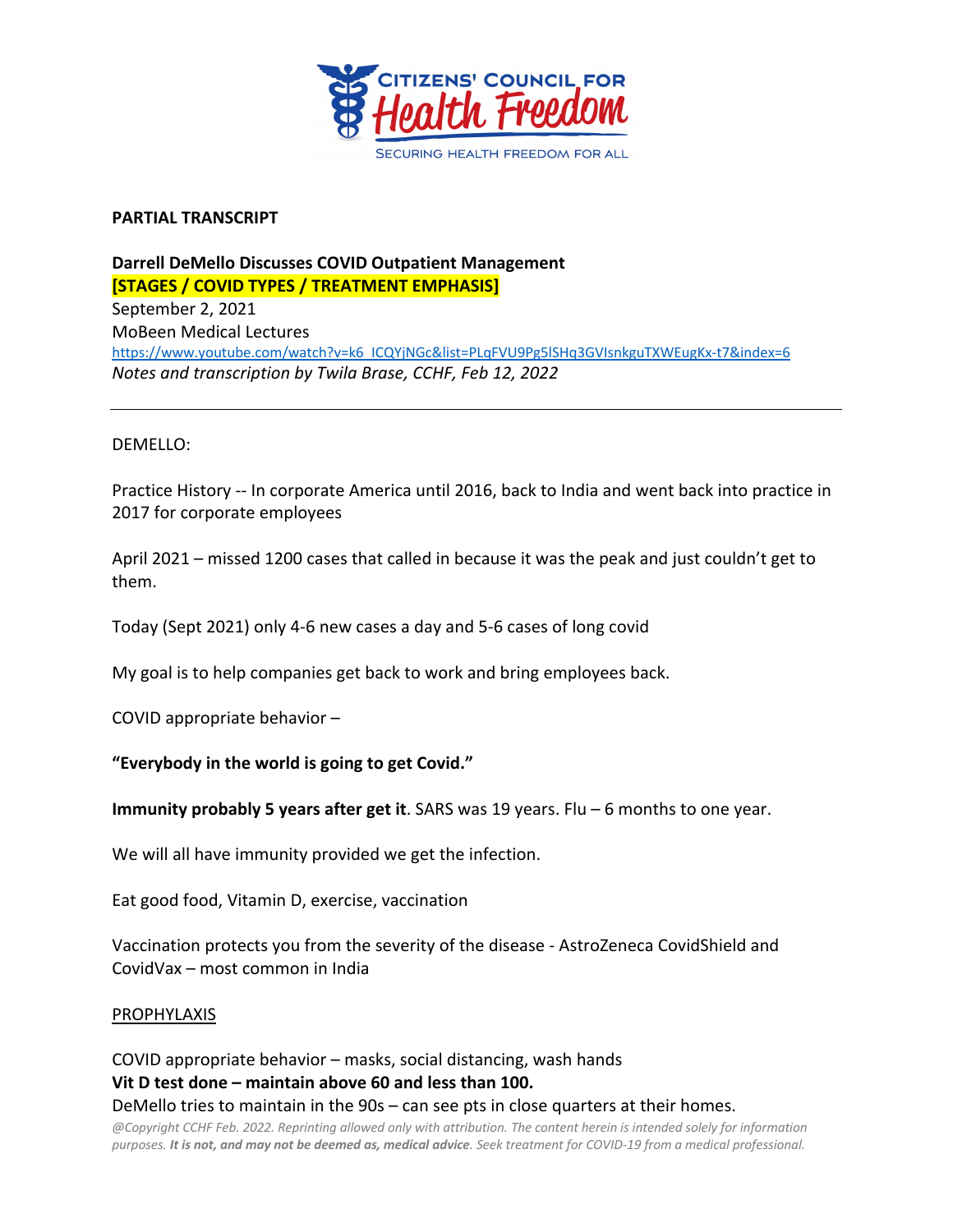**You can run from Covid but you can't hide.**

## **Make sure your body has fire retardant so you don't go up in flames.**

#### **Do give colchicine prophylactically to some patients**

DeMello doesn't use ivermectin on prophylactic basis unless high exposure – then once every 5 days.

## TIMELINE **5.2 days – median days to incubation 4-7 day range from infection to symptoms**

TREATMENT Ivermectin for two days Colchicine for 30 days Clopidogrel (Plavix) for 30 days

1.0 mg in morning and 0.5 mg at night Cochicine *(in U.S., 1.2 mg and 0.6 mg doses)* Ivermectin for 2 days (24 per day, split in two doses) -- on empty stomach to get max absorption into the nose; Full stomach gets it into interstitial tissue. But limited role in my view than to prevent replication of virus. Dexamethasone or MethylPrednisone as a back up

Delta – very contagious. One person gets it and everyone in the family gets it, or attendees at events, and I'm talking about proven covid.

As viruses mutate, they get less virulent, but more contagious.

## **However, with Covid, it still remains a 14-day disease.**

**Can get low O2 on day 3 or 4 down to PO2 93, 94.**

**Add four days to the history the patient gets you. Be aggressive.**

#### START WITH

Start with Lovenox (low molecular Heparin), Dexamethasone or MethylPred, and Colchicine the best. https://askinglot.com/is-lovenox-a-low-molecular-weight-heparin

#### Colchicine, IVM and clopidogrel, may add steroids **(selective bombing and carpet bombing)**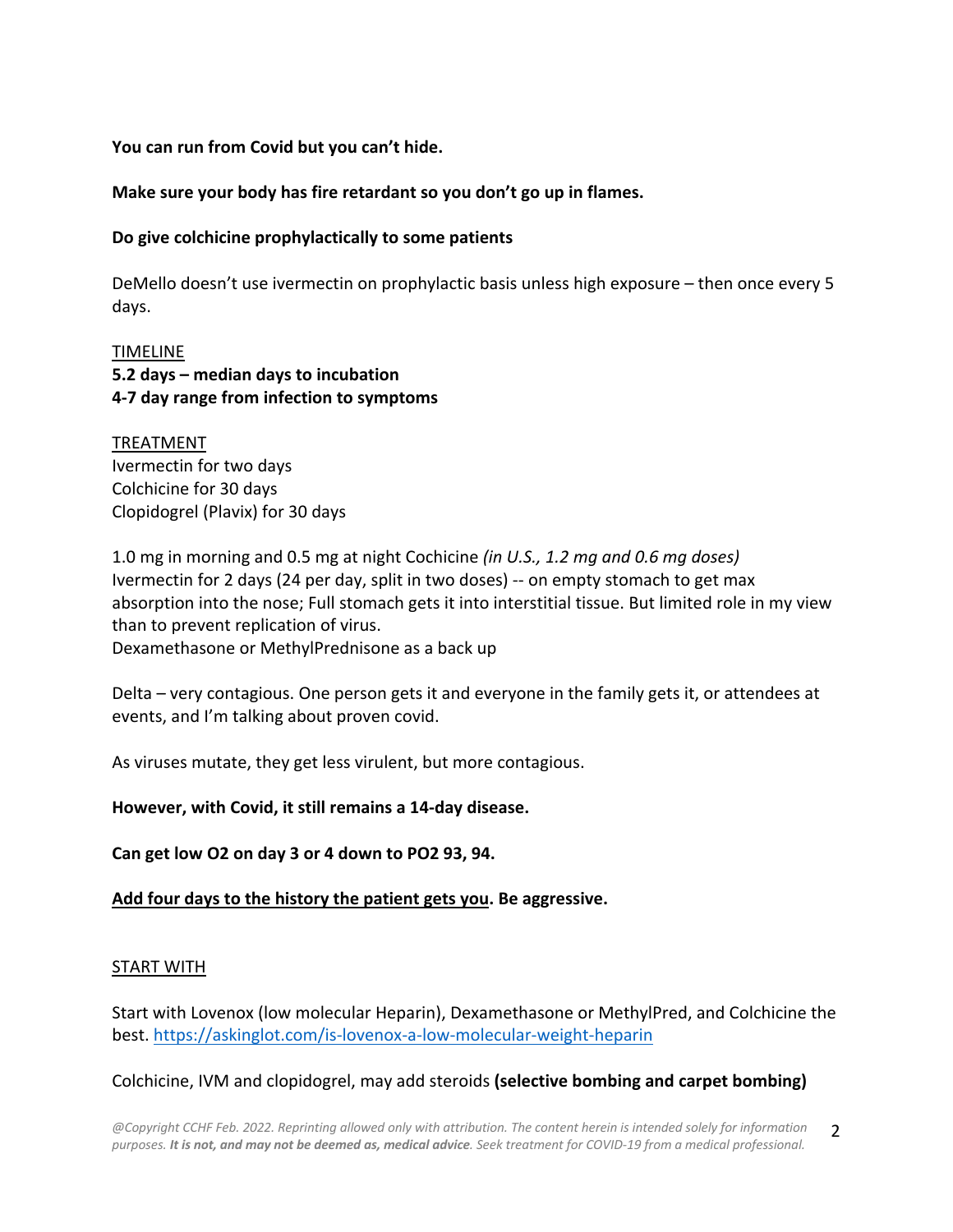## STORM AND CLOTTING:

Cytokine storm – day 8 and 9

If have clotting, it will accelerate fast (deadly)

## TWO TYPES OF COVID:

**"Respiratory Covid"** – hits the lungs

**"Constitutional Covid"** - Brain, CNS, Gut – vomiting, diarrhea, colicky pain – may end up with long Covid. They'll come back to you with continuing nerve, muscle pain, headaches, etc.

Try to stop the effects of the virus. Also treat rest of the family with Colchicine and IVM prophylactically.

Boost up the body. Will take over the virus in time. Done with virus in 9 or 10 days.

## **There's no live virus by day 8 or 9.**

Stopping the clotting, reducing inflammation *(Colchicine works well with anticoagulants),*

**Last week DeMello designed a protocol for a country that can't get Ivermectin:**

- Colchicine, Vit D (prophylactic)
- Colchicine and clopidogrel, and Vit D (for treatment).

Now using Fluvoxamine in Long Covid – especially if brain fog. I use steroids on day 8. Colchicine and clopidogrel for the first 7 days.

## STAGES:

**Long Haul – beyond 6 months Post Covid – beyond 30 days Acute Covid – two parts**

- **First 14 days**
- **Days 15-30**

## **If day 20, still in acute covid phase**

## **I treat for 30 days, right up front to avoid Post Covid and LH Covid**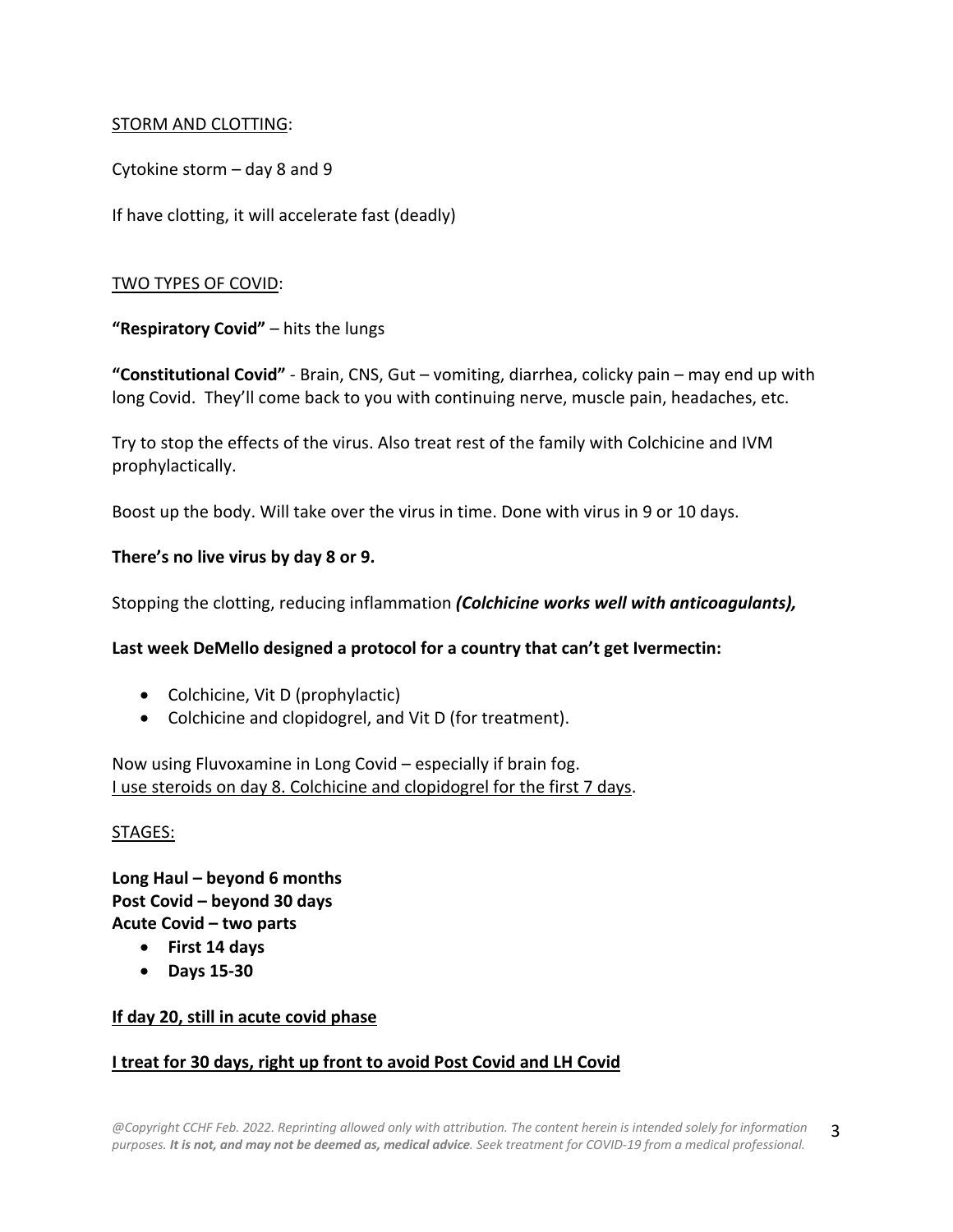Rare to go beyond 30 days. Have had a person at as long as 180 days. Never had anyone beyond 6 months.

USE -- Early and complete treatment for 30 days.

#### TREATMENT CATEGORIES

#### **ACUTE COVID (first seven days**)

Colchicine Plavix (clopidogrel) IVM x2 day Zyrtec (antihistamine) Diclofenac (https://www.mayoclinic.org/drugs-supplements/diclofenac-oral-route/description/drg-20069748 - nonsteroidal anti-inflammatory drug (NSAID) used to treat mild-to-moderate pain)

## **DAYS 8 – 14**

Same drugs Depending on O2, add Dexamethasone, Lovenox (heparin injection), or MethylPred

#### **POST COVID:**

- Symptoms CNS back, leg pain, tinnitus, brain fog, (fluvoxamine), Dexamethasone for 15 days, Colchicine for 60 days, Diclofenac, Zyrtec (prevent mast cell)
- Dexamethasone if colicky pain, vomiting, loss of taste and smell. Or strange smell.
- People have very different complaints. Brain, nerves, gut nerve endings, all depends to symptom and what part of the body to treat.
- Colchicine, Dexamethasone, and two others (Difficult to understand, See at 34:00)
- Brain issues (tinnitus and anosmia) colchicine (1.0mg and 0.5/day or more for 60 days), Dexamethasone – 15 days taper*,* Fluvoxamine (50mg bidx15)

## **LONG COVID – post 6 mo**

Colchicine Dexamethasone Fluvoxamine

# **LONG COVID - fatigue** Colchicine

Dexamethasone Diclofenac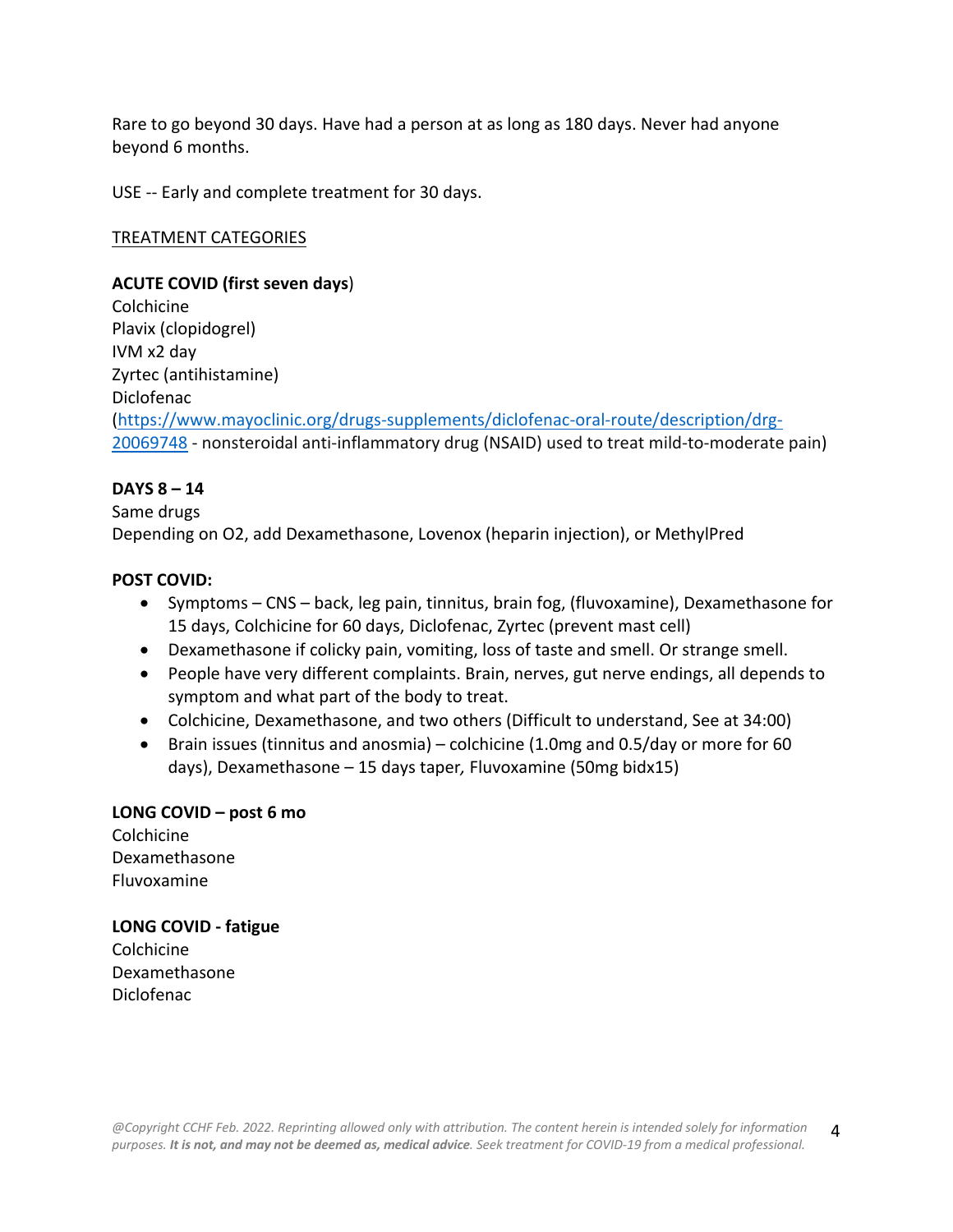#### ANTI-INFLAMMATORIES

## *Why colchicine?*

Has worked as great anti-inflammatory Reduces macrophages and neutrophils Reduces clotting

Post Vaccination patients? – how do you advise them.

**Take colchicine 3-5 days before and for 5-7 days after the vaccine to prevent clotting.**

**Great fire retardant = colchicine**

#### TREAT EARLY

Treat patients early. Don't tell them to go home and wait

Haven't changed the doses or medications. No need. It's a winning team.

**If you come day 1-4, the chance of a patient going to clotting phases is almost down to zero. At day 7 or 8, go with all guns blazing. This is not about protocols. This is about what is right for the patient. What are we doing which is right for the patient.**

Treated 8,000 to 10,000 patients**,** including about 1,000 children. Breastfeeding child doesn't need separate medication.

**Children 2-10** – 0.5m.day Colchicine 5-10 (3/4 dose of adult for **ages 11-15** and adult amount starting at **age 16**), low dose IVM, antipyretics

#### FEVER?? SYMPTOMS:

Every patient has different symptoms People will complain or fever but may not have a very hot fever. They feel hot. Frog in my throat Big tonsils Craters in the mouth Red eyes/pink eyes Back ache Midriff to arm and down the arm **HAVE TO LISTEN TO THE PATIENT ASK PATIENT TO WRITE DOWN THE SYMPTOMS – has them do it in WhatsApp**

*@Copyright CCHF Feb. 2022. Reprinting allowed only with attribution. The content herein is intended solely for information purposes. It is not, and may not be deemed as, medical advice. Seek treatment for COVID-19 from a medical professional.* 5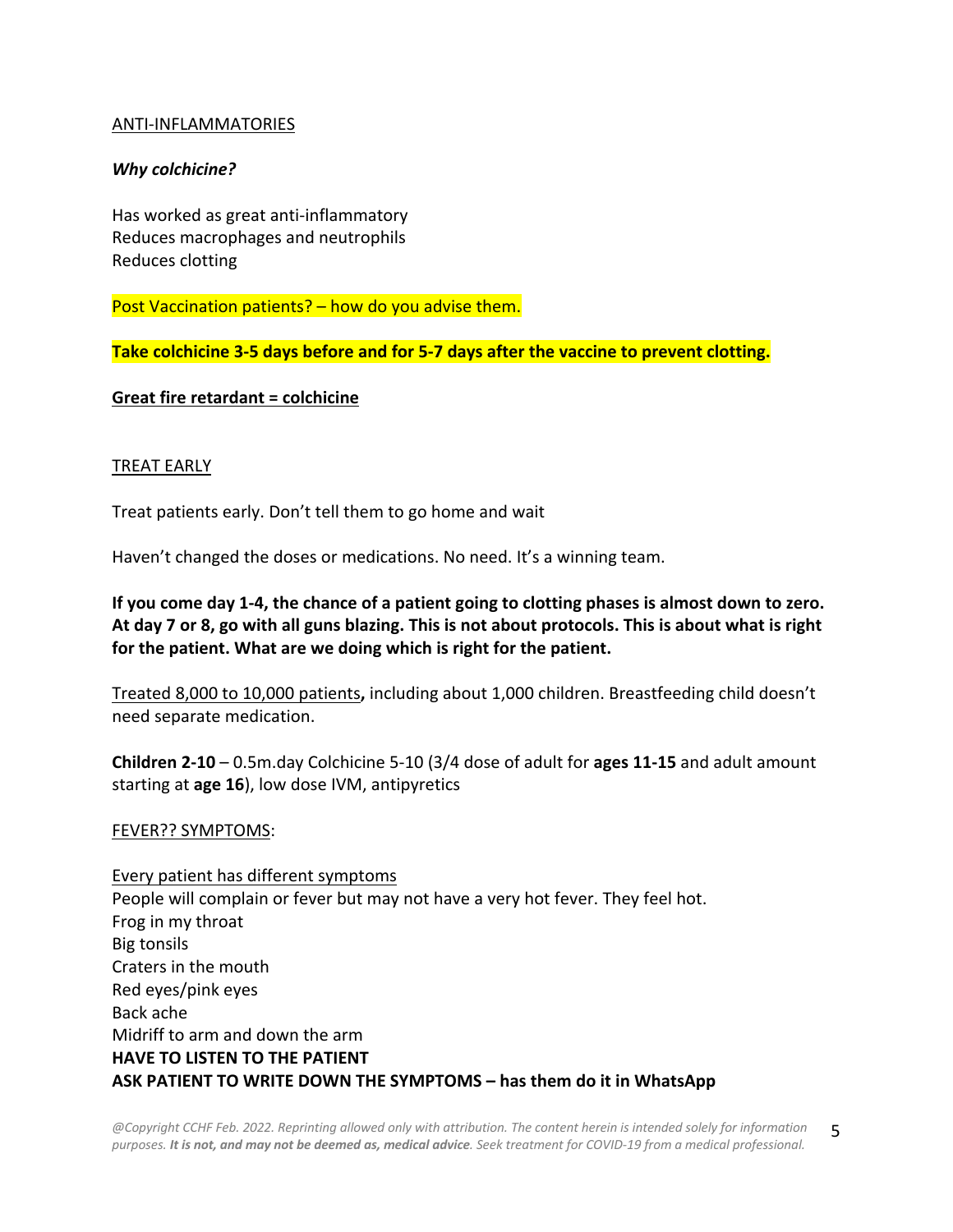#### *Monoclonal, Regeneron*

Not in outpatient. Hospital only in India. Requires care to give.

#### **DeMello's PERSONAL prophylactic Colchicine dose**

Have used it since April 1, 2020 – take two week breaks every few months Contraindication: dialysis, kidney failure, Serum creatinine being high

## **It's a fantastic drug for myocardial inflammation – great prophylactic before vaccine**

Breastfeeding babies and inter-utero babies – antibodies from infected mother – IgA is in the breastmilk

#### SUPPLEMENTS/OTHER DRUGS:

If someone has Covid, will use Vitamin D – **60,000** units oral per day for 10 days, or injection of **600,000** units day 3, 4, or 5

May also do Vitamin D and ion stimulant – to prevent them from going into worse off scenarios

**Zinc and C – stopped after 500 cases**. It doesn't change clinical outcomes.

**Don't use antibiotics – Doxycycline, Azithromycin.** This is not a bacterial infection.

Goal – stop the clotting.

#### Q: DO THEY RECOVER FROM LONG HAUL?

They tell me they recover fully. May be no damage or may have residual damage. I tell them they could have this pain for the rest of your life. Most recover pretty nicely. STORY: Young guy with frank mental disorder. Told him I'd probably need three months to treat him. But in 4 days he was 80% better. In a week, 100% better. Now he's back to work.

Novel anticoagulant – Enoxaparin works great

Lung severity index of 20x25 – 80% of the lung has clotted. Enoxaparin works to clear the lung

Enoxaparin Colchicine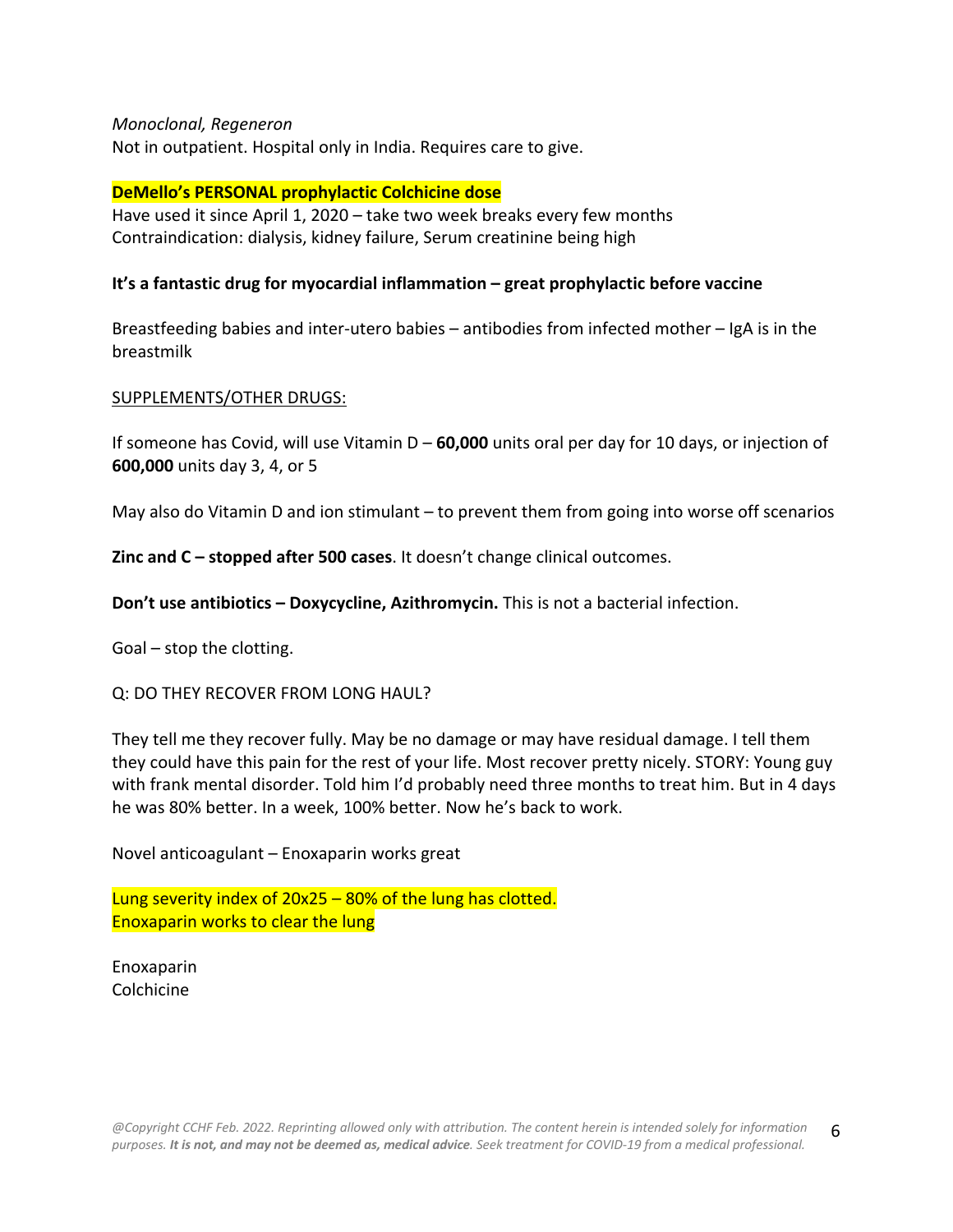## **EXAMPLE DEMELLO USES WITH PATIENTS**:

- $\bullet$  Earthquake = the virus
- Tsunami = cytokine storm
- Damage = that's what we're trying to fix in advance of or after the storm

Rivroxavan – can use but may be more expensive Still use Clopidogrel – stops the bounce backs of platelets Ecospirin – DON'T use it, platelets (and the clotting they cause) bounce back in week two

#### **ANTIHISTAMINES**

Promethazine Zyrtec - what I usually use

#### **There are different ways to treat Covid.**

- It's about treating different effects of the virus.
- Fix it up front or while happening.

## *Q: Can you use aspirin 325?* – A: ask your local doctor

*Q: Post hospital treatment and diet recommended to prevent long term issues?*

- Can be anything that works
- Runs out the clock on hospital drugs that have been ordered and then he switches them to his protocol
- Enoxaparin
- Colchicine

## The goal is for every patient to recover.

Q from Dr. Nick Arrizza on diet

**No cough syrups** – causes liver enzymes to be raised. Don't want liver damages Soft diet plant diet legumes No meats Yogurt and rice Yellow cucumber Yellow pumpkin soups **NO MEAT in 14 days.** Should not eat meat until 15th day.